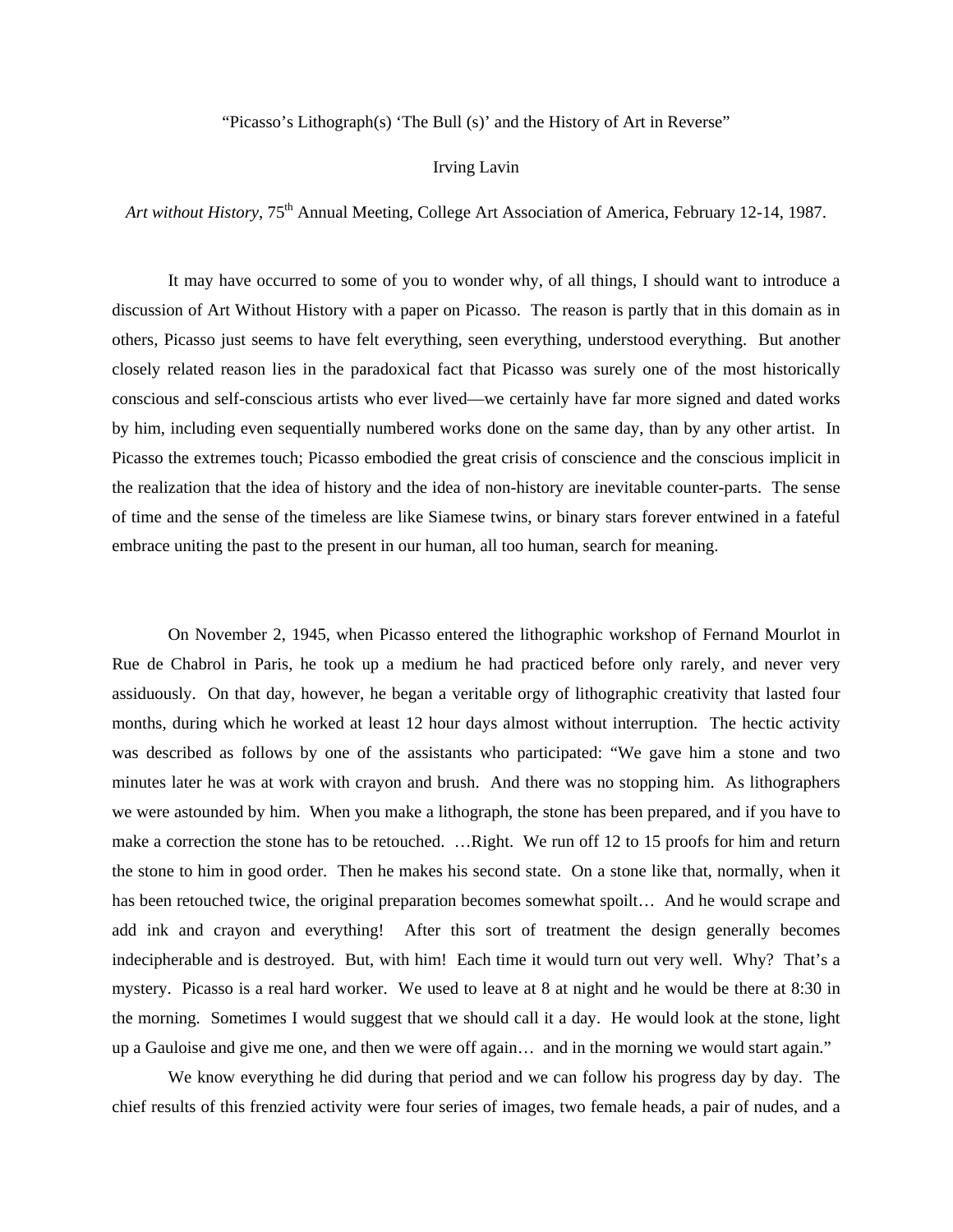**2**

bull. Picasso took up the themes in that order, producing respectively 6, 10, 18 and 11 versions; of every variant a number of prints—I hesitate to say "proofs"—was pulled, reserved for the artist. In each case the suite was not made from separate lithographic stones, but from successive re-workings of the same stone. The description confirms the evidence of the actual prints, that what possessed Picasso was precisely the process itself, the sequence of states and their cumulative effect as a series.

 As far as I can discover, the world had never seen anything quite like it. There was certainly nothing new about works in series on a single theme (think of Monet's haystacks or the serial sculptures of Matisse); and there was certainly nothing new about multiple states of a single print—although the thirty or more re-workings to which some of Picasso's own earlier etched plates had been subjected, must have broken all records on that score. Two points mainly distinguish the lithographic series. The separate re-workings were treated quite differently than heretofore: instead of pulling a small number of trial proofs—1, 2, 3—before a much larger run from the final version, Picasso now ordered a fixed and unusually large number of prints—either 18 or 19—to be made from each state, including the last, which was then given an additional, final run of its own. Clearly neither the states nor the prints made from them were trials in the ordinary sense; they were progressive transformations of a basic theme that were conceived as a unified, if not wholly pre-determined, series, and meant to be compared with one another. It is as if Picasso had set out to tell a story, an epic, almost cinematographic narrative that recounted the life-history of a work of art. The second great difference from the earlier suites is that the formal and conceptual sequence moved in the opposite direction. Normally, the successive states of prints, including Picasso's own, become richer and more complex. Now, instead, the compositions became simpler and more schematic—more "abstract," if that word has any sense in this context.

 While they might seem coincidental, I believe these innovations were interdependent and complementary; if so, the lithographs could even be conscious, programmatic illustrations of the trenchant self-revelations Picasso made in the famous interview with Christian Zervos in 1935. "In the old days," he said, "pictures went forward toward completion by stages. Every day brought something new. A picture used to be a sum of additions. In my case a picture is a sum of destructions. I do a picture—then I destroy it. In the end, though, nothing is lost… It would be very interesting to preserve photographically, not the stages, but the metamorphoses of a picture. Possibly one might then discover the path followed by the brain in materializing a dream. But there is one very odd thing—to notice that basically a picture doesn't change, that the first 'vision' remains intact, in spite of appearances."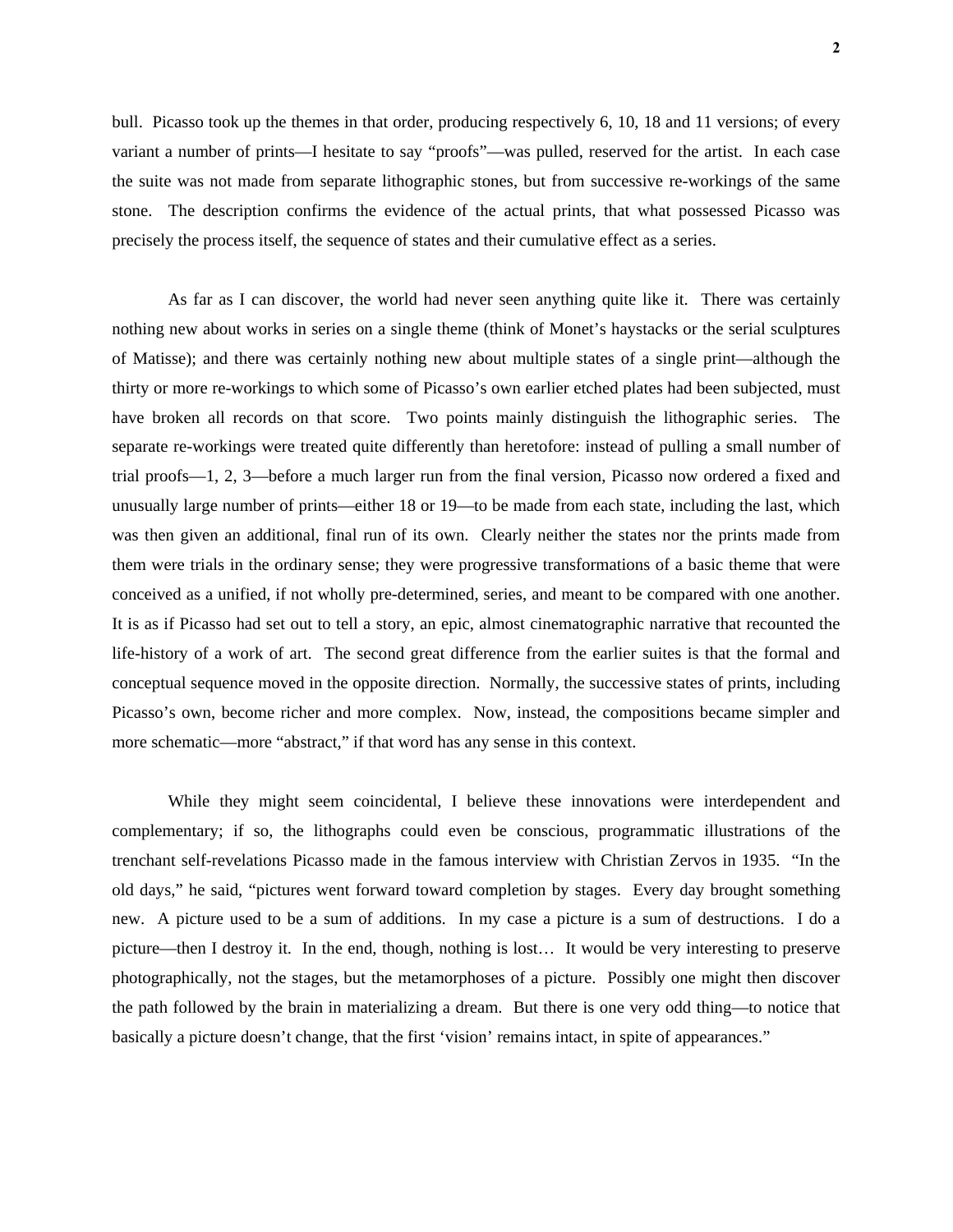In engraving and etching, the normal sequence of states, from relative simplicity to relative complexity, is consonant with the technique—it is extremely difficult to expunge the marks in a metal plate. Erasures are much easier in lithography, though Picasso evidently now also pushed this medium much farther that the experts thought possible. Whence the plot of the creation drama enacted in Mourlot's workshop begins to emerge. Only on the lithographic stone was it possible to tell the particular kind of story Picasso had in mind—the retrogressive destruction of a single work of art back to its original state; or, what amounts to the same thing, the progressive evolution of a single work to its ideal state.

 Needless to say, the process of simplification and abstraction had been inherent in the Cubist enterprise, and can be followed implicitly through many of Picasso's preparatory studies for individual works. In these lithographs, however, the process is objectified and has become the subject of an object lesson in the history of art. The lesson, moreover, is conceived in a special way, which can best be learned from the history of the bull.

 Several factors suggest that the bull was, in fact, the main offspring of Picasso's lithographic orgy. He started it after the other three series, but then worked on it with particular intensity; for a time, he even dropped everything else to pursue the bull to its end, or should one say its beginning? The bull also has a special place in the participants' recollections of the time at Mourlot's: "One day he started work on the famous bull. It was a superb, well-rounded bull. I thought myself that that was that. But not at all. A second state and a third, still well-rounded, followed. And so it went on. But the bull was no longer the same. It began to diminish, to lose weight. Picasso was taking away rather than adding to his composition. He was carving away slices of his bull at the same time. And after each change we pulled a proof. He could see that we were puzzled. He made a joke, he went on working, and then he produced another bull. And each time less and less of the bull remained. He used to look at me and laugh. 'Look,' he would say, 'we ought to give this bit to the butcher. The housewife would say: I want that piece, or this one…' In the end, the bull's head was like that of an ant. At the last proof there remained only a few lines. I had watched him at work, reducing, always reducing. I still remembered the first bull and I said to myself: What I don't understand is that he has ended up where really he should have started! But he, Picasso, was seeking his own bull. And to achieve his one line bull he had gone in successive stages through all the other bulls. And when you look at that line you cannot imagine how much work it had involved…" Picasso's joke about the butcher and the housewife reveals part of what he had in mind: to reduce the bull to its constituent parts, to recover the disjecta membra of his dream-bull—of pure line to an elemental, disembodied, quintessential bullishness.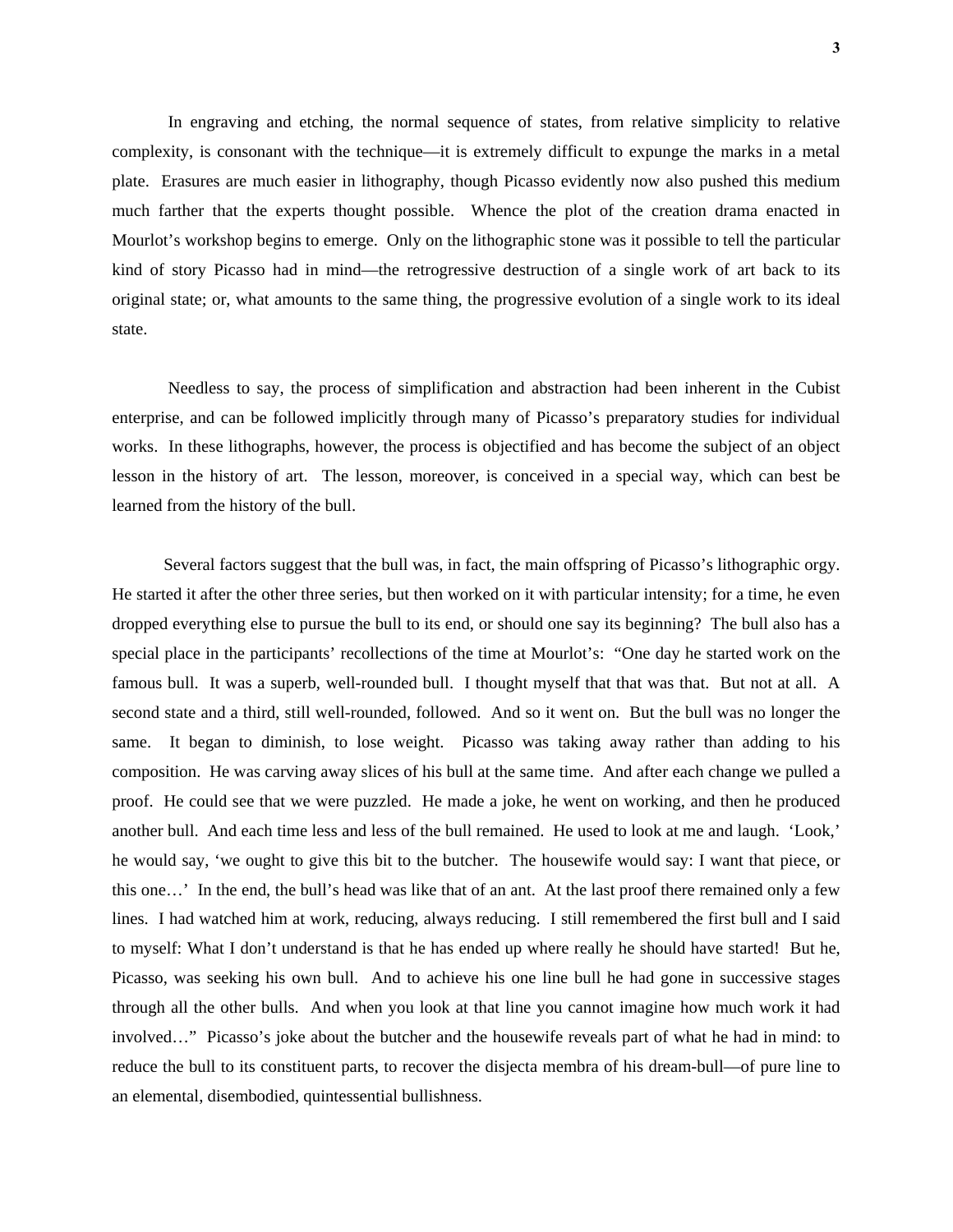Another insight is suggested by one of the most striking aspects of the animal's metamorphosis duly observed by the perspicacious assistant—the progressive reduction in the relative size of the head until it becomes barely perceptible as a totally impersonal zero. The head, surely, is a metaphor for rationality and what Picasso was headed for was a pre- or proto-rational state of illumined absentmindedness, before the bull acquired the bulky accretions of sophisticated western culture.

The whole process might be thought of as a kind of genetic historicism in which, to borrow a biological concept, ontogeny repeats phylogeny—that is, the history of the individual recapitulates the history of the species. Picasso's bull really does have binary genealogy. Apart from the animal's more obvious mythological and sporting associations (that is, the Minotaur and the corrida)—through which they are certainly related to Goya's etched cycle of floating dream-bulls—the primordial beasts of Paleolithic art must have also figured vividly in Picasso's imagination. The final state of the lithographic bull has, in fact, been aptly likened to such Ice Age depictions. Indeed, the whole series seems to echo the great, thundering procession of weightless animals at Lascaux, the noblest of all prehistoric bull-pens; or, more specifically perhaps, the Black and White chamber at Niaux, where the monochrome figures are shown in varying degrees of articulation, from modeled form to outlined shape.

Picasso defined his attitude to this kind of art in two remarkable statements, one made quite spontaneously to his secretary Jaime Sabartés, who reported it as follows: "I cannot recall why nor on what occasion (Picasso) decided to pass on to me, as if he were tired of thinking, this idea which he seems to have been meditating for the longest time: 'Primitive sculpture has never been surpassed. Have you noticed the precision of the lines engraved in the caverns?.. You have seen reproductions… The Assyrian bas-reliefs still keep a similar purity of expression.' 'How do you explain to yourself,' I asked, 'the disappearance of this marvelous simplicity?' 'This is due to the fact that man ceased to be simple. He wanted to see farther and so he lost the faculty of understanding that which he had within reach of his vision. The same happens with a watch: it will go more or less well; but if it goes at all it is not so bad. The worst begins the moment it falls into the hands of a watchmaker. His manipulations will rob it of its purity, and this will never return. It may preserve the same external appearance, just as the idea of art subsists; but we already know what has been done to it by the same schools. Its essence has evaporated, and I make you a present of what remains'."

The primordial purity of expression emphasized here had particular meaning for Picasso, meaning so deep that it motivated the explanation he gave André Malraux of the underlying difference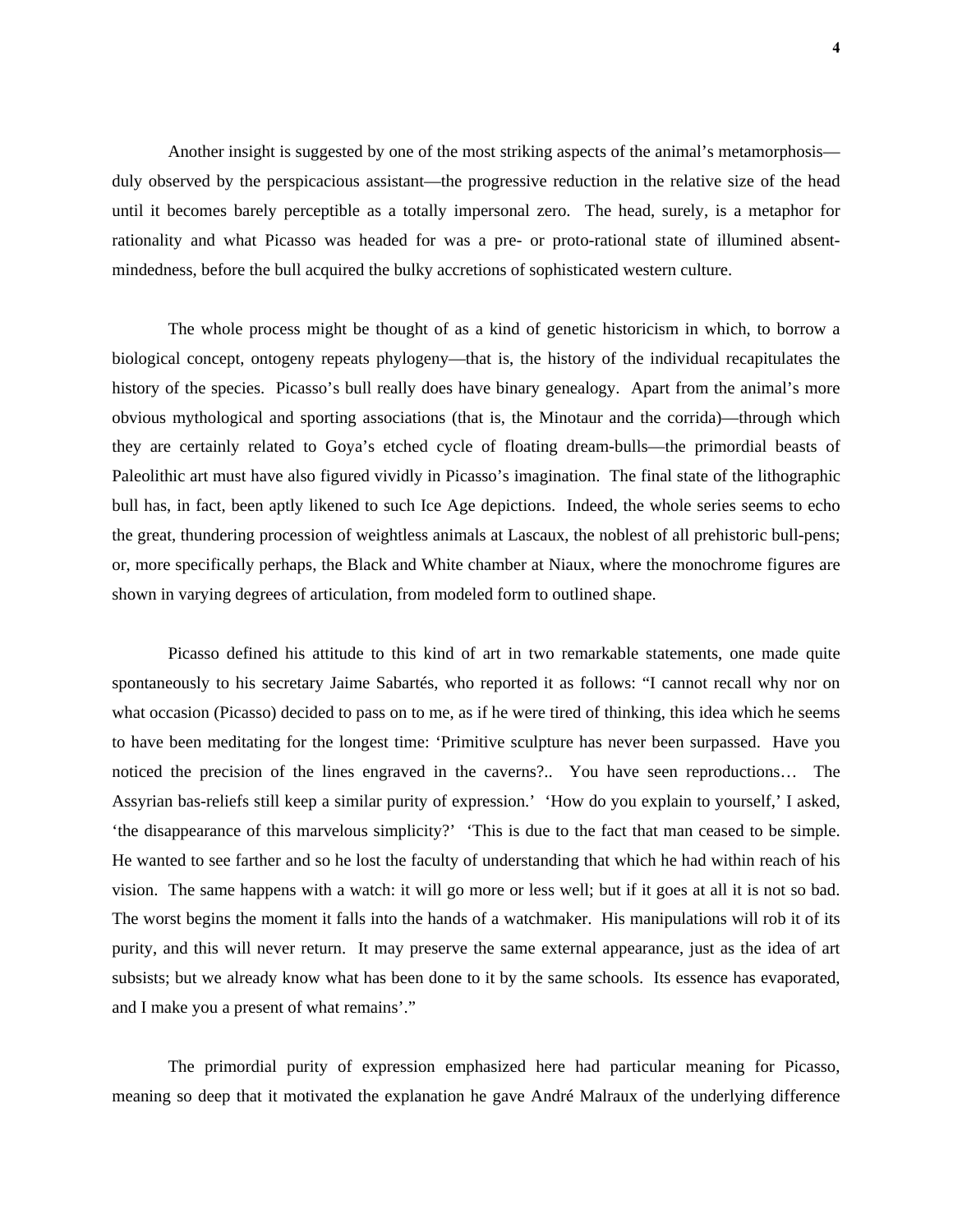between his own early interest and that of o Matisse and Braque in African sculpture—"les Nègres," "the Blacks," to use his term. The Blacks, he said, were not primitive, as Egyptian and Chaldean sculpture were, and his interest was not, as was Matisse's and Braque's, merely formal, as if they were just like any other good sculptures. He realized instead that the Blacks were magic things, intercessors, mediators, fetishes, weapons, and he described the *Demoiselles d'Avignon* as his first exorcism painting. This link between what he called "the spirit," "the unconscious," "emotion," and the exorcism of the accumulated legacy of western tradition, is the phylogenetic aspect of Picasso's enterprise.

One might say with equal aptness that as Picasso's lithographic series become increasingly simple and simpleminded, they also become increasingly childish. This is the ontogenetic aspect of the enterprise. It is best understood from another of Picasso's notorious pronouncements, that in his youth he could draw like Raphael, and it took him many years to learn to draw like a child. This dictum itself has a remarkable history. It first appears in an anonymous article in the London *Times* in 1956, on the occasion of Picasso's seventy-fifth birthday; it was reported that on visiting an exhibition of children's art Picasso had remarked that at their age he could draw like Raphael; period. The writer comments that such personal arrogance would be worthy only of a man of Picasso's greatness. Two days later Herbert Read, the great English art critic, wrote a corrective letter to the editor of the *Times* explaining that the remark, which he quoted in full, was made to him during a visit he and the artist made to the exhibition. Taking the comment metaphorically, Read thought that, on the contrary, it showed the humility that is a characteristic of true genius. In my view the observation was neither arrogant nor humble nor metaphorical, but a simple—and perhaps somewhat rueful—statement of fact. In another context, Picasso said of a child's drawing: "At that boy's age I was making drawings that were completely academic. Their minuteness, their exactitude, frightens me. My father was a professor of drawing, and it was probably he who pushed me prematurely in that direction." In any case, it may not be coincidental that the children's exhibition, which had been arranged by Herbert Read himself, was shown in Paris in 1945, shortly before the lithograph series began.

What the lithographic process enabled Picasso to do was to merge, in the evolution of a single work, two conceptions of the history of man—one cultural and rooted in a pre-rationalistic state of society, the other psychological and rooted in the pre-sophisticated mental state of the child. In a way, Picasso was taking up an old theme that had been illustrated a century before, for example, by the American painter, Thomas Cole, significantly in one of a set of five historical paintings representing the Course of Empire from the Savage State through the Consummation of Empire to the final Desolation. The second, Arcadian or Pastoral State, includes the invention of the practical and the fine arts, and here Cole shows